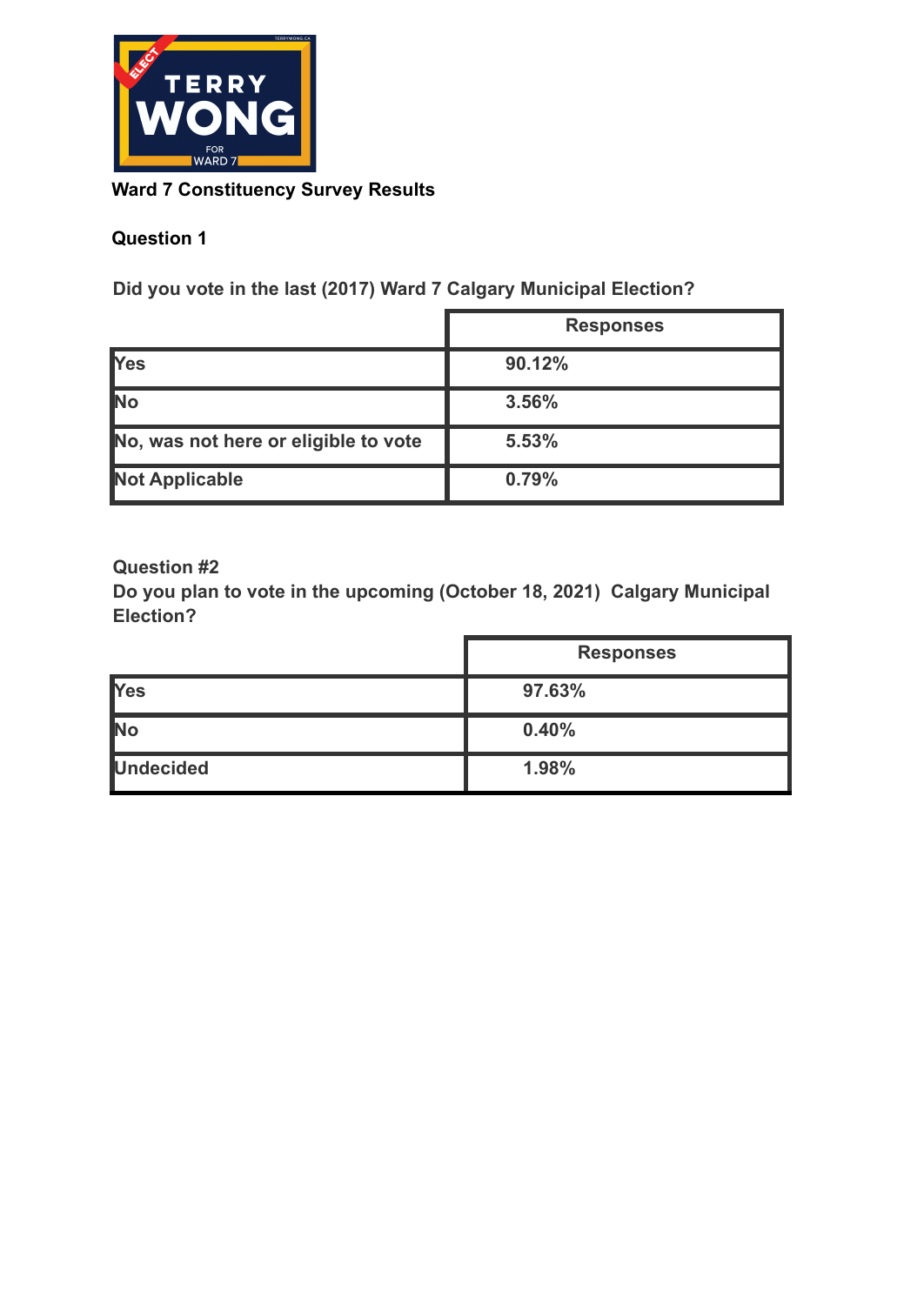

**Please select the Ward 7 community that you reside in.**

|                                                  | <b>Responses</b> |
|--------------------------------------------------|------------------|
| <b>Banff Trail</b>                               | 8.70%            |
| <b>Capital Hill</b>                              | 3.16%            |
| <b>Crescent Heights</b>                          | 11.46%           |
| <b>Chinatown</b>                                 | 0.00%            |
| <b>Downtown Centre</b>                           | 0.79%            |
| <b>Downtown West</b>                             | 1.19%            |
| <b>East Village</b>                              | 0.40%            |
| <b>Eau Claire</b>                                | 1.19%            |
| <b>Hillhurst</b>                                 | 2.77%            |
| <b>Hounsfield Heights - Briar Hill</b>           | 9.49%            |
| <b>Montgomery</b>                                | 3.95%            |
| <b>Mount Pleasant</b>                            | 13.44%           |
| Parkdale                                         | 4.35%            |
| <b>Point Mackay</b>                              | 0.79%            |
| Rosedale                                         | 8.30%            |
| <b>St. Andrews</b>                               | 8.70%            |
| Sunnyside                                        | 1.58%            |
| Tuxedo                                           | 1.98%            |
| <b>University of Calgary</b>                     | 0.40%            |
| <b>University District</b>                       | 0.40%            |
| <b>University Heights</b>                        | 10.67%           |
| <b>West Hillhurst</b>                            | 5.93%            |
| <b>Another Calgary Community</b><br>(non-Ward 7) | 0.00%            |
| None of the Above                                | 0.40%            |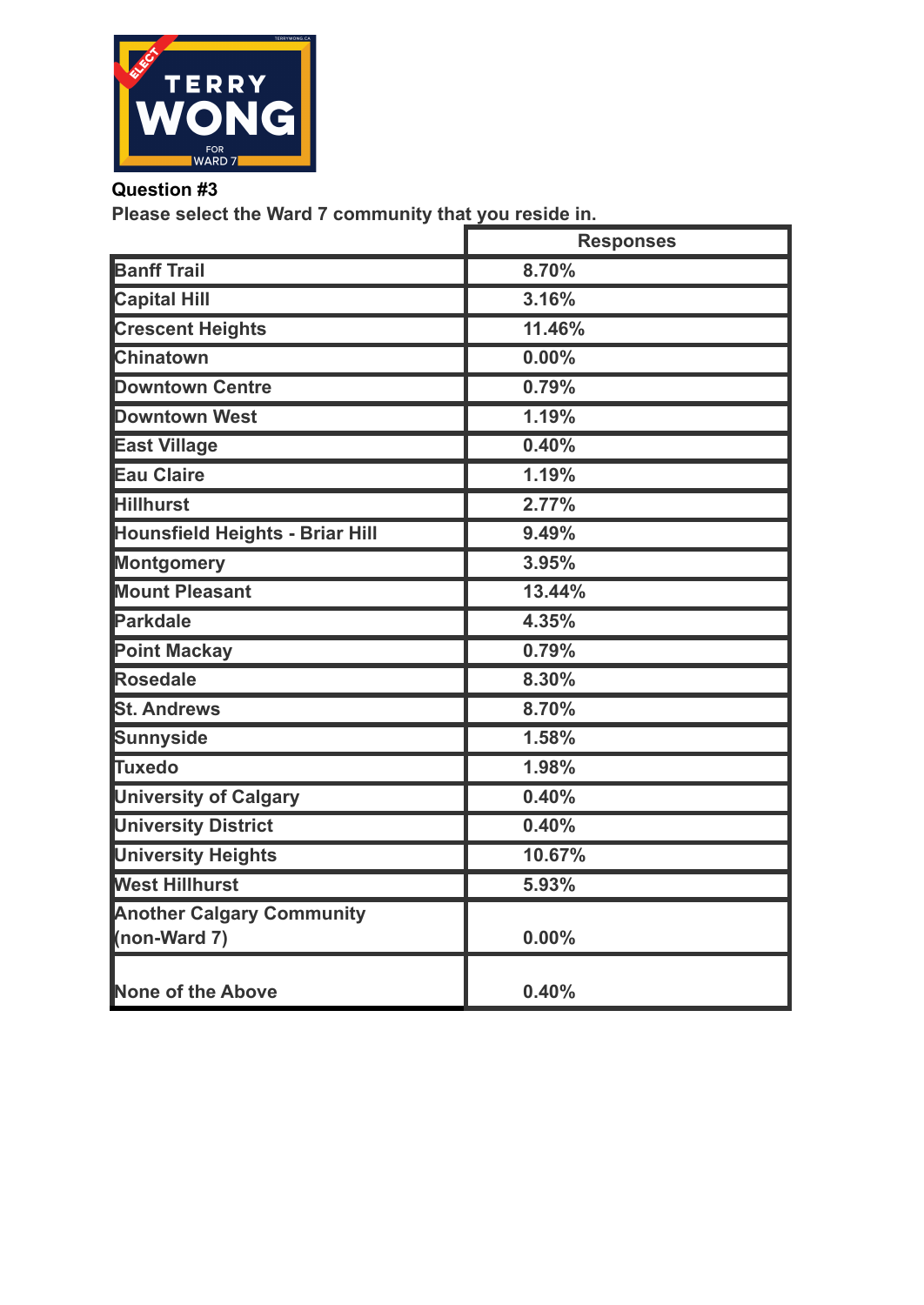

**Age Group**

|                 | <b>Responses</b> |
|-----------------|------------------|
| <b>Under 18</b> | 0.40%            |
| $18 - 24$       | 0.00%            |
| $25 - 34$       | 4.74%            |
| $35 - 44$       | 17.39%           |
| 45-54           | 15.42%           |
| 55-64           | 28.85%           |
| 65-74           | 28.06%           |
| 75-84           | 3.95%            |
| 85 and above    | 1.19%            |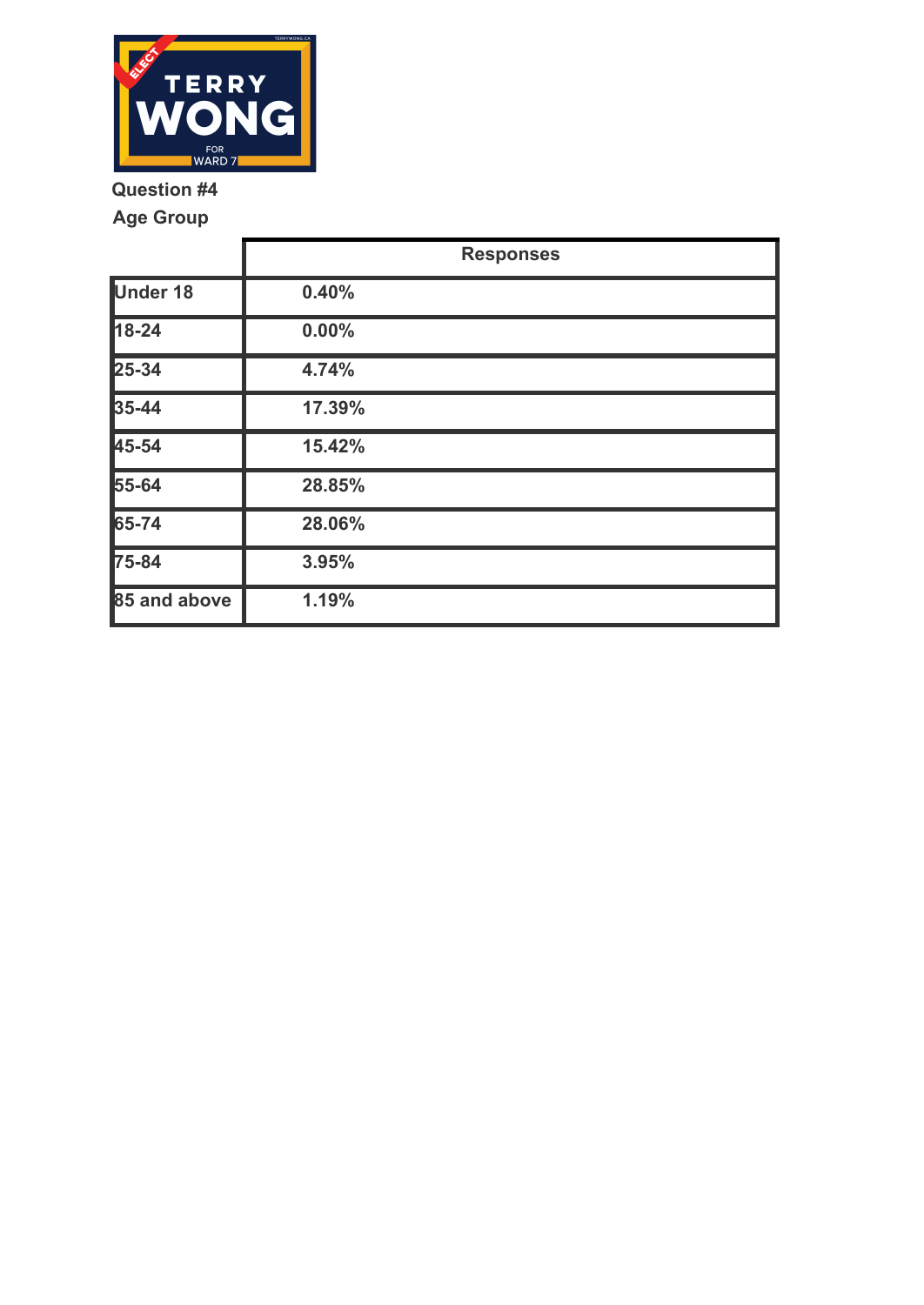

**What do you think are the important issues facing Calgary today, particularly as it affects you and your community? Check up to 5 that are appropriate.**

| <b>Important Issues (SORTED)</b>                                          | <b>Responses</b> |
|---------------------------------------------------------------------------|------------------|
| <b>Affordability of City Taxes, Fees, Debt</b>                            | 50.42%           |
| <b>Control on City Spending, Debt and Reserve</b>                         | 46.61%           |
| <b>Protecting Parks, Green Space, Tree Canopy, Water, Climate</b>         | 40.68%           |
| <b>Meaningful Public Consultation</b>                                     | 31.36%           |
| <b>Increasing Value for Your Tax Dollars</b>                              | 27.97%           |
| <b>Cause/Impact of Crime and Social Disorder</b>                          | 27.54%           |
| <b>Maintaining Quality Roads / Snow Removal</b>                           | 27.54%           |
| <b>Addressing Downtown Office Vacancies</b>                               | 26.27%           |
| Smart Management (ie. Established Area vs. Suburban Growth)               | 25.42%           |
| <b>Reducing Poverty/Homelessness</b>                                      | 25.42%           |
| <b>Pandemic/Post Pandemic Recovery</b>                                    | 23.73%           |
| Increased housing intensification/population densification                | 23.31%           |
| <b>Other (please specify)</b>                                             | 17.80%           |
| Increasing Downtown 'Evening/Weekend' Vibrancy                            | 16.53%           |
| <b>Prevalence of Bike Lanes</b>                                           | 13.56%           |
| Harm Reduction/Prevention (eg. Safe Consumption)                          | 11.02%           |
| <b>Available, Living Wage Employment</b>                                  | 8.90%            |
| <b>Public Art Funding</b>                                                 | 7.20%            |
| Role of Community Association and Business Improvement Areas<br>$ $ (BIA) | 6.78%            |
| <b>Accessibility to Downtown including Parking</b>                        | 4.66%            |
| <b>Cost of Living</b>                                                     | $0.00\%$         |
| Climate Change (ie. carbon emissions, global warming)                     | $0.00\%$         |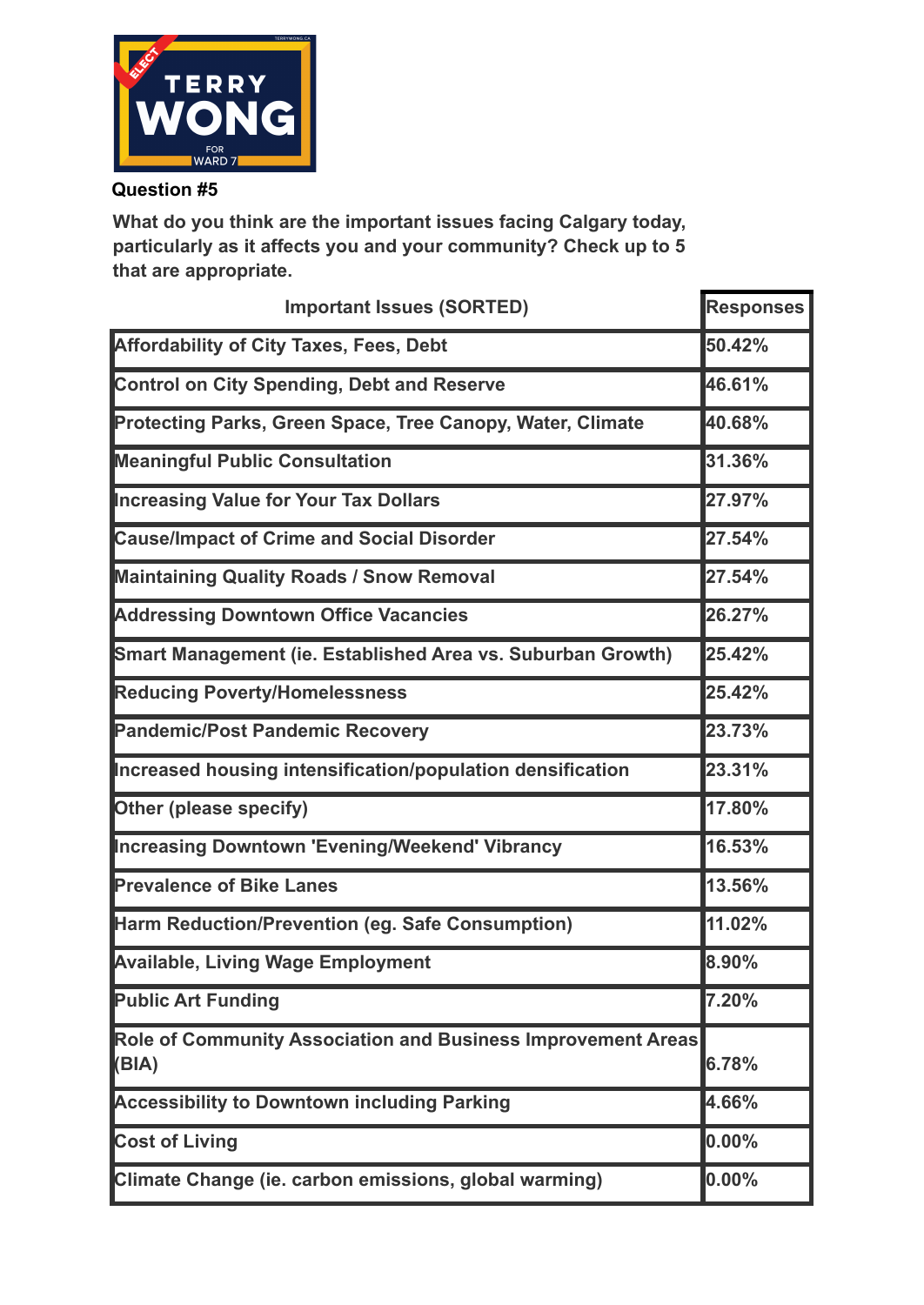

**The following is Question #5 "GROUPED" by Theme along with the 'unedited' comments.**

**Question #5 - GROUPED**

**What do you think are the important issues facing Calgary today, particularly as it affects you and your community? Check up to 5 that are appropriate.**

| <b>Affordability City</b> |                                              | <b>Responses</b>                               |        |
|---------------------------|----------------------------------------------|------------------------------------------------|--------|
|                           |                                              | <b>Affordability of City Taxes, Fees, Debt</b> | 50.42% |
|                           |                                              | #1 Control on City Spending, Debt, and Reserve | 46.61% |
|                           | <b>Increasing Value for Your Tax Dollars</b> | 27.97%                                         |        |

● I am against excessive city spending and insisting that social services are sacred cows and must not be investigated to curtail spending.

- Stop frivolous and unnecessary spending by council. I think it is safe to say there is corruption in City Hall and they need to stop flying in mass numbers to attend conferences, etc. Get rid of unneeded city employees. End part-time positions and stop the overinflated pensions.
- Delivering essential services cost-effectively and avoiding expensive glamour projects that don't produce meaningful benefits for the whole City - ie the green line and the new Saddledome.
- tax increases have been significant and need to be reduced
- Provide more funding to 311 can't get through any more long waits
- maintaining arts funding, public transit (including bike lanes, shared vehicles)
- Spreading the taxes out over the city instead of relying on the inner city to foot the bill.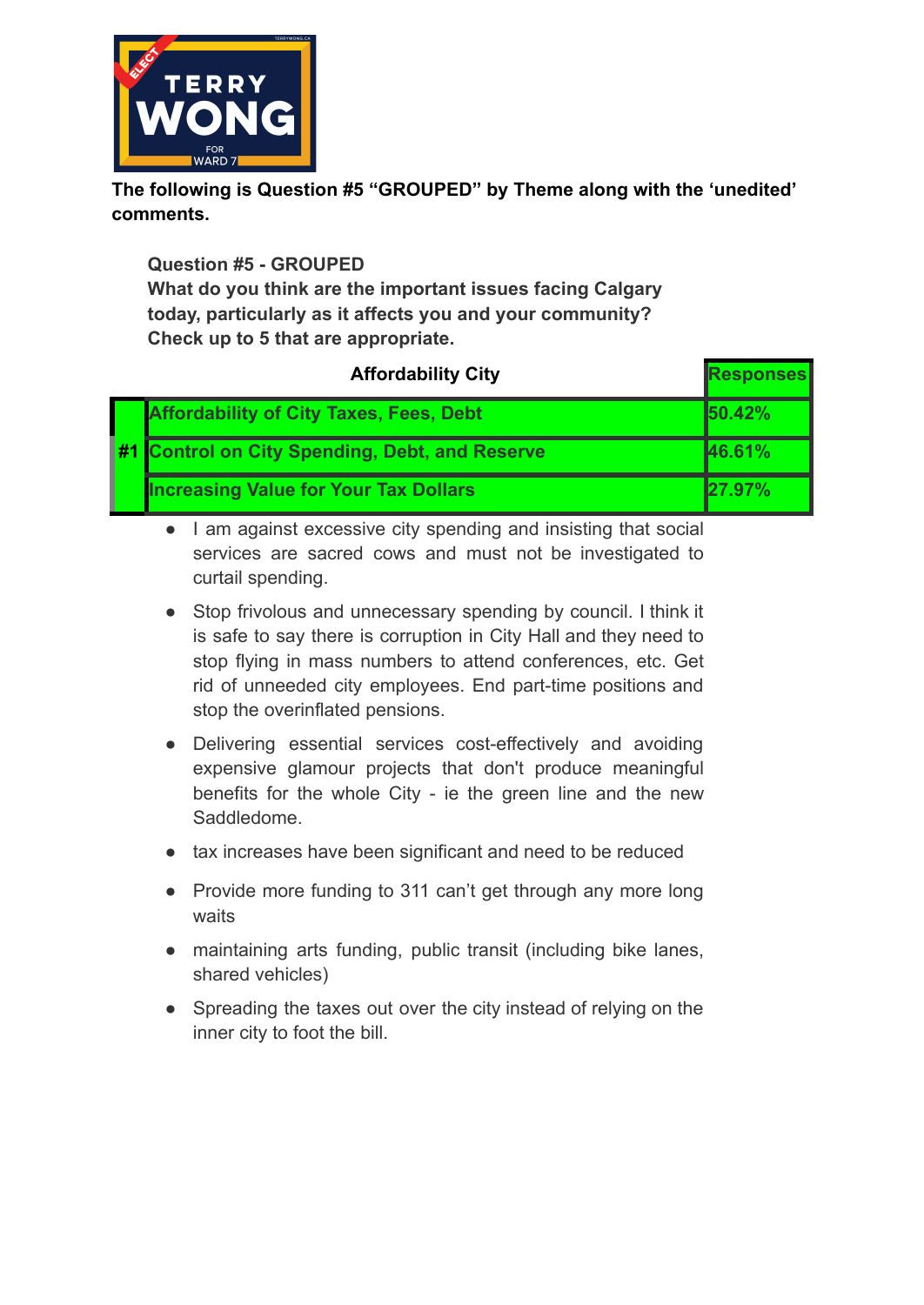

**What do you think are the important issues facing Calgary today, particularly as it affects you and your community? Check up to 5 that are appropriate.**

|    | <b>Safe Communities</b>                                 | <b>Responses</b> |
|----|---------------------------------------------------------|------------------|
|    | <b>Cause/Impact of Crime and Social Disorder</b>        | 27.54%           |
|    | <b>Maintaining Quality Roads / Snow Removal</b>         | 27.54%           |
| #2 | <b>Reducing Poverty/Homelessness</b>                    | 25.42%           |
|    | <b>Pandemic/Post Pandemic Recovery</b>                  | 23.73%           |
|    | <b>Harm Reduction/Prevention (eg. Safe Consumption)</b> | 11.02%           |
|    | <b>Available, Living Wage Employment</b>                | 8.90%            |
|    | <b>Cost of Living</b>                                   | $0.00\%$         |

● Build Sunnyside Barrier along the Bow NOW! not 12 years after the flood of 2013

- Reducing crime rate in communities located near LRT stations.
- Urban noise from motorcycles, modified cars and trucks, sirens.
- Fluoridation in Calgary's Water
- Addressing crime in our neighborhood
- Speed control in communities
- Safety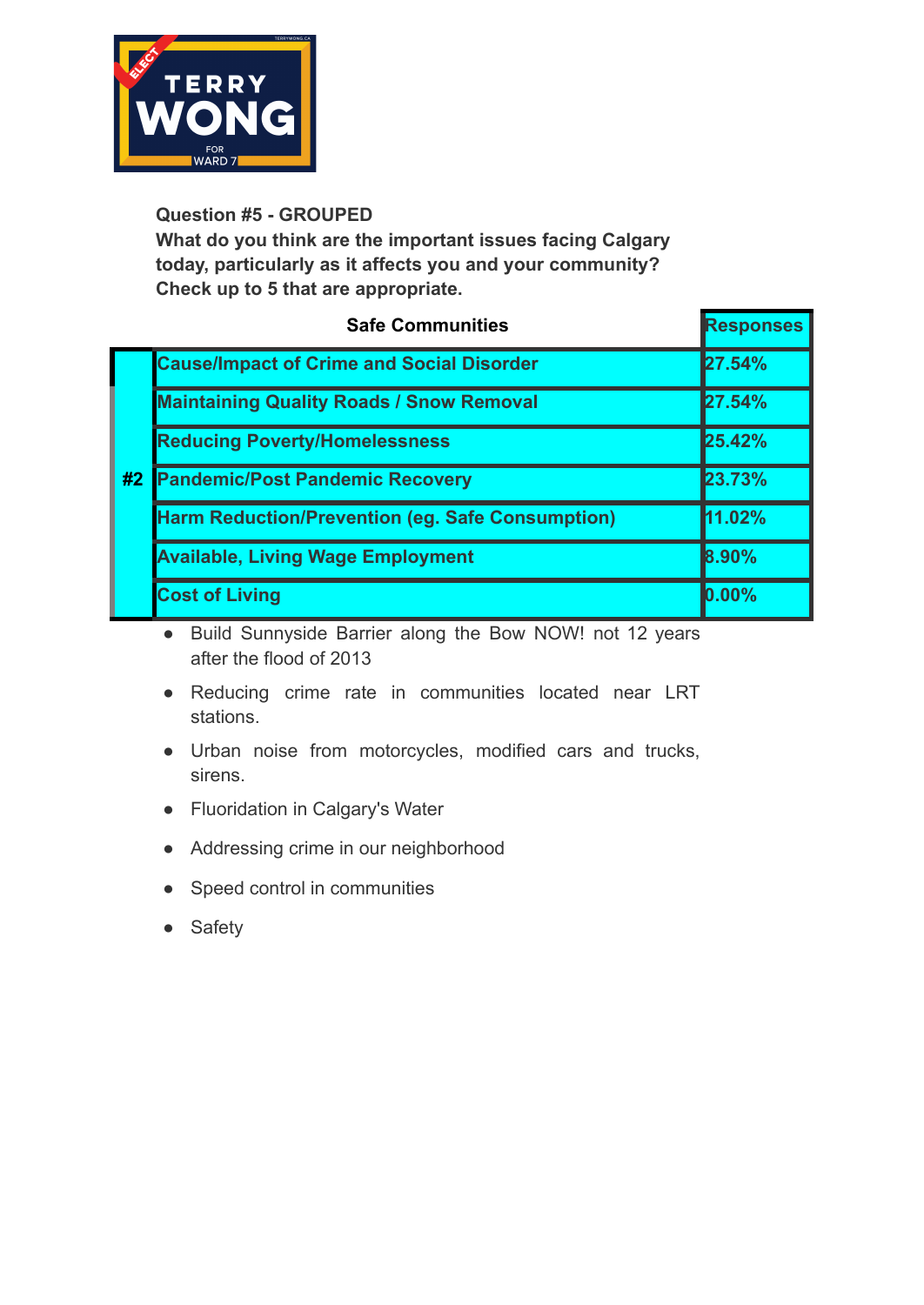

**What do you think are the important issues facing Calgary today, particularly as it affects you and your community? Check up to 5 that are appropriate.**

| <b>Smart Growth / Housing Intensification</b> |                                                                       | <b>Responses</b> |
|-----------------------------------------------|-----------------------------------------------------------------------|------------------|
| #3                                            | <b>Protecting Parks, Green Space, Tree Canopy, Water, Climate</b>     | 40.68%           |
|                                               | <b>Meaningful Public Consultation</b>                                 | 31.36%           |
|                                               | <b>Smart Management (ie. Established Area vs. Suburban</b><br>Growth) | 25.42%           |
|                                               | <b>Increased housing intensification/population densification</b>     | 23.31%           |
|                                               | <b>Climate Change (ie. carbon emissions, global warming)</b>          | $0.00\%$         |

- thoughtful densification equitable density targets for ALL communities, communities have meaningful say on how to meet targets, the city must demonstrate why density targets are appropriate, urban sprawl must be stopped otherwise those who want space leave the inner city for outskirts
- Inner-city deterioration roads, water and sewer services, uncontrolled densification, and short-cutting traffic in all inner-city neighborhoods.
- Get rid of the North Hill Area Plan
- Parking and traffic issues related to densification & proximity to schools/events
- Sensitive growth in older neighborhoods
- Thoughtful community planning involving the people who live and work there
- Address out-of-control, often inappropriate inner-city development/ density initiatives that erase green space, heritage assets and create unaffordable 'eyesores.'
- Densification in Banff Trail. We don't want it. and.... I believe we need a city bylaw that makes it illegal to post-election signs on public property. This is an eyesore. Thank you Terry for not doing this
- Respecting restrictive covenants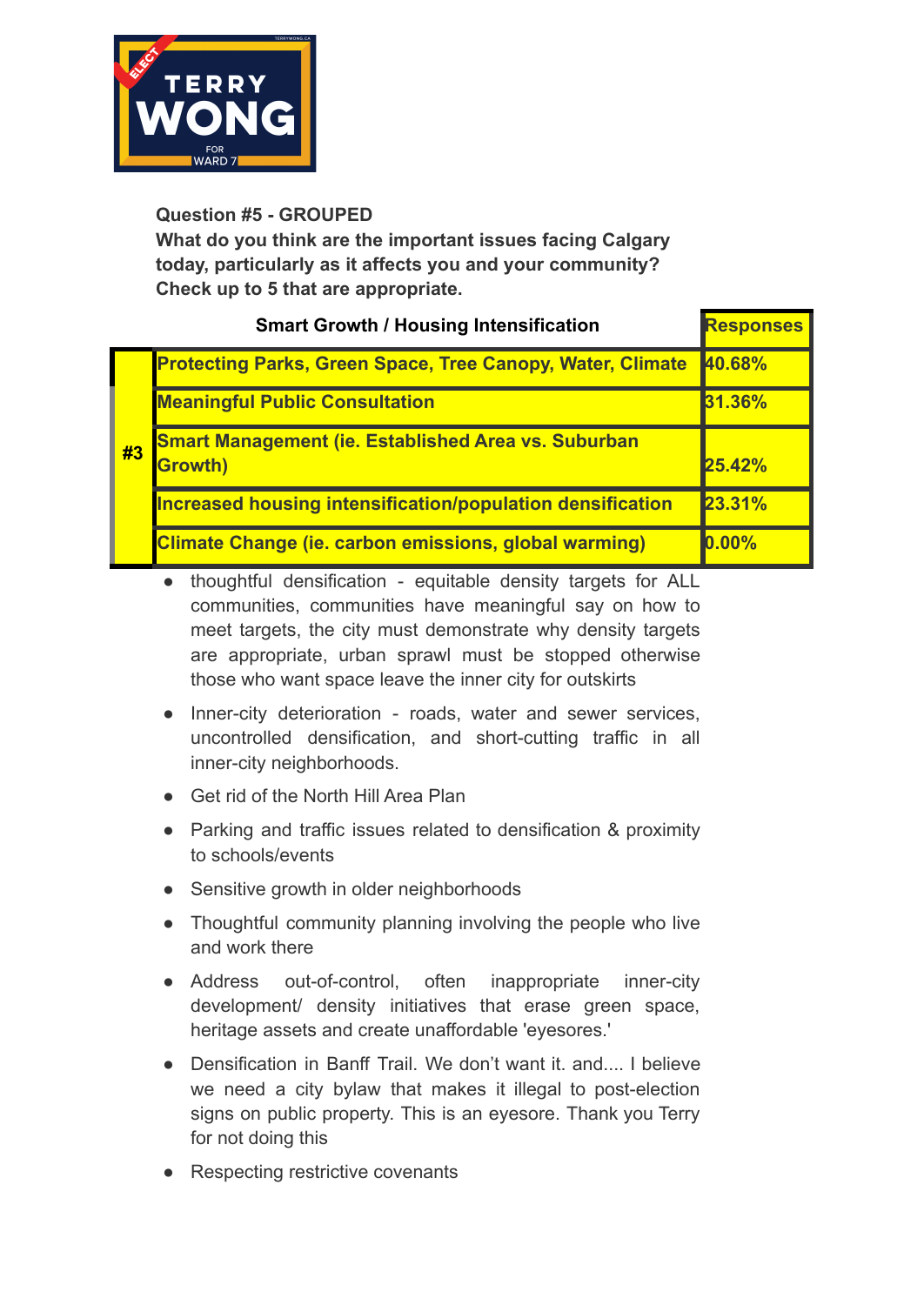

- Don't want to see more densification in Mount Pleasant. We are living in a giant car park already.
- Concerned that MANY multi-family buildings are being allowed in areas designated at single-family R2. Not just on connector routes but 4 plexes are allowed on almost every corner lot that is sold and was formerly a single-family home. The streets are crowded with vehicles because most of these units have insufficient "real" garage space and vehicles are parked on the streets.
- Limited multiplex units in single-family R2 and removing road barricades that limited access to bikes only and eliminate vehicle traffic.
- interactions with planning and development
- Transforming Calgary from Suburban earth-destroying car-centric sprawl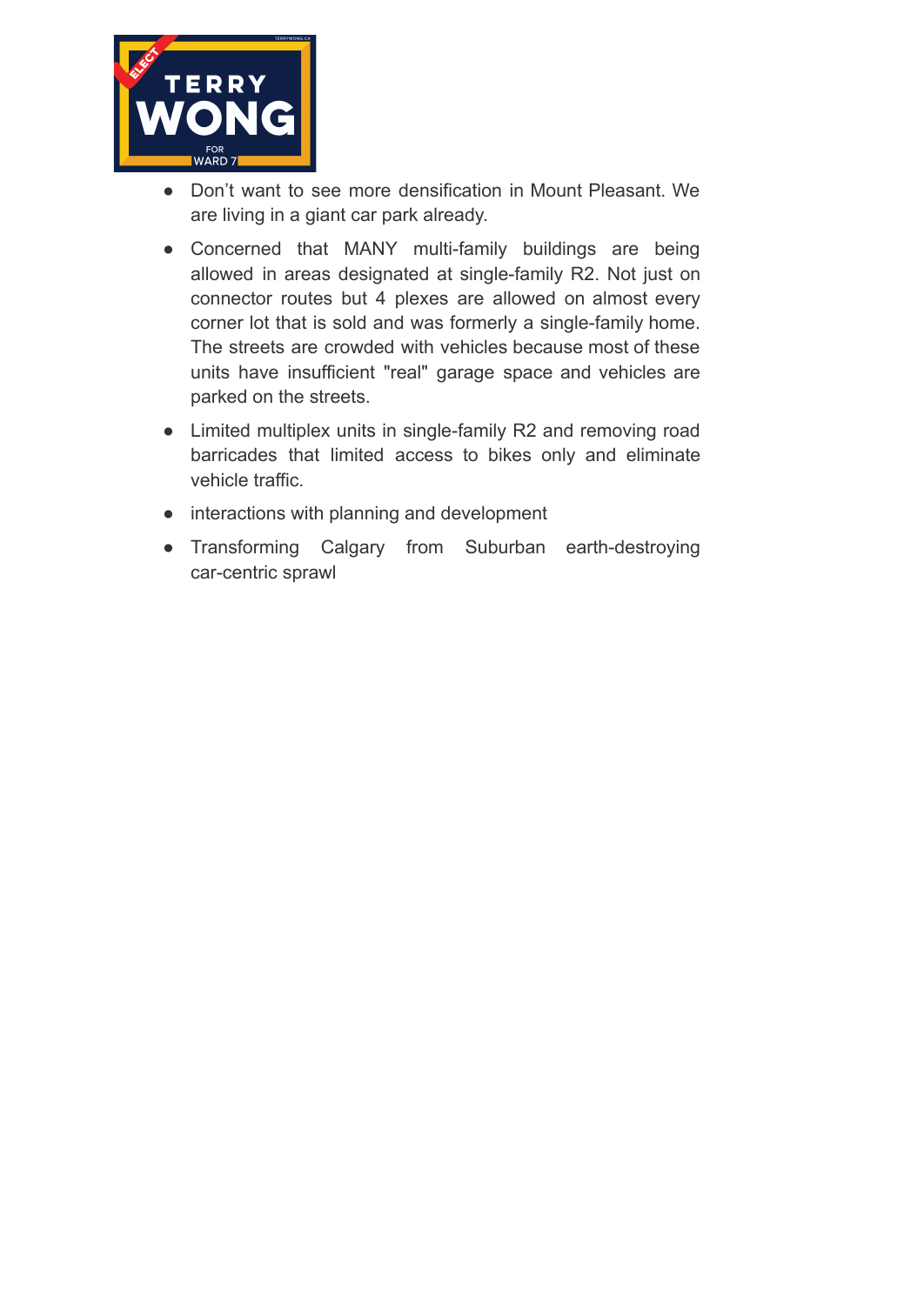

**What do you think are the important issues facing Calgary today, particularly as it affects you and your community? Check up to 5 that are appropriate.**

|    | <b>Vibrant Communities</b>                            | <b>Responses</b> |
|----|-------------------------------------------------------|------------------|
| #4 | <b>Addressing Downtown Office Vacancies</b>           | 26.27%           |
|    | <b>Increasing Downtown 'Evening/Weekend' Vibrancy</b> | 16.53%           |
|    | <b>Prevalence of Bike Lanes</b>                       | 13.56%           |
|    | <b>Public Art Funding</b>                             | 7.20%            |
|    | <b>Role of Community Association and Business</b>     |                  |
|    | <b>Improvement Areas (BIA)</b>                        | 6.78%            |
|    | <b>Accessibility to Downtown including Parking</b>    | 4.66%            |

- inner city recreational facilities
- Public transportation and other mobility infrastructure other than car infrastructure ie. bike infrastructure and walkability. Also, create an environment that attracts tech companies.
- I am against more bike lane
- Inner-city indoor tennis courts
- don't waste money on bike lanes that are not wanted
- Stop all of the bike lane additions. It is an unfortunate but essential necessity to drive in this city and there is a vast bike path network in Calgary already. With the already-built bike lanes in the city, it is enough. We cannot afford to lose any more lanes for cars and more personally especially the proposed addition of a bike lane to 14 Ave NW. This would directly have a negative impact on our neighborhood.
- Oh and would appreciate Public "Arts" (plural) funding it acknowledges the critical importance of all the arts! Thank you.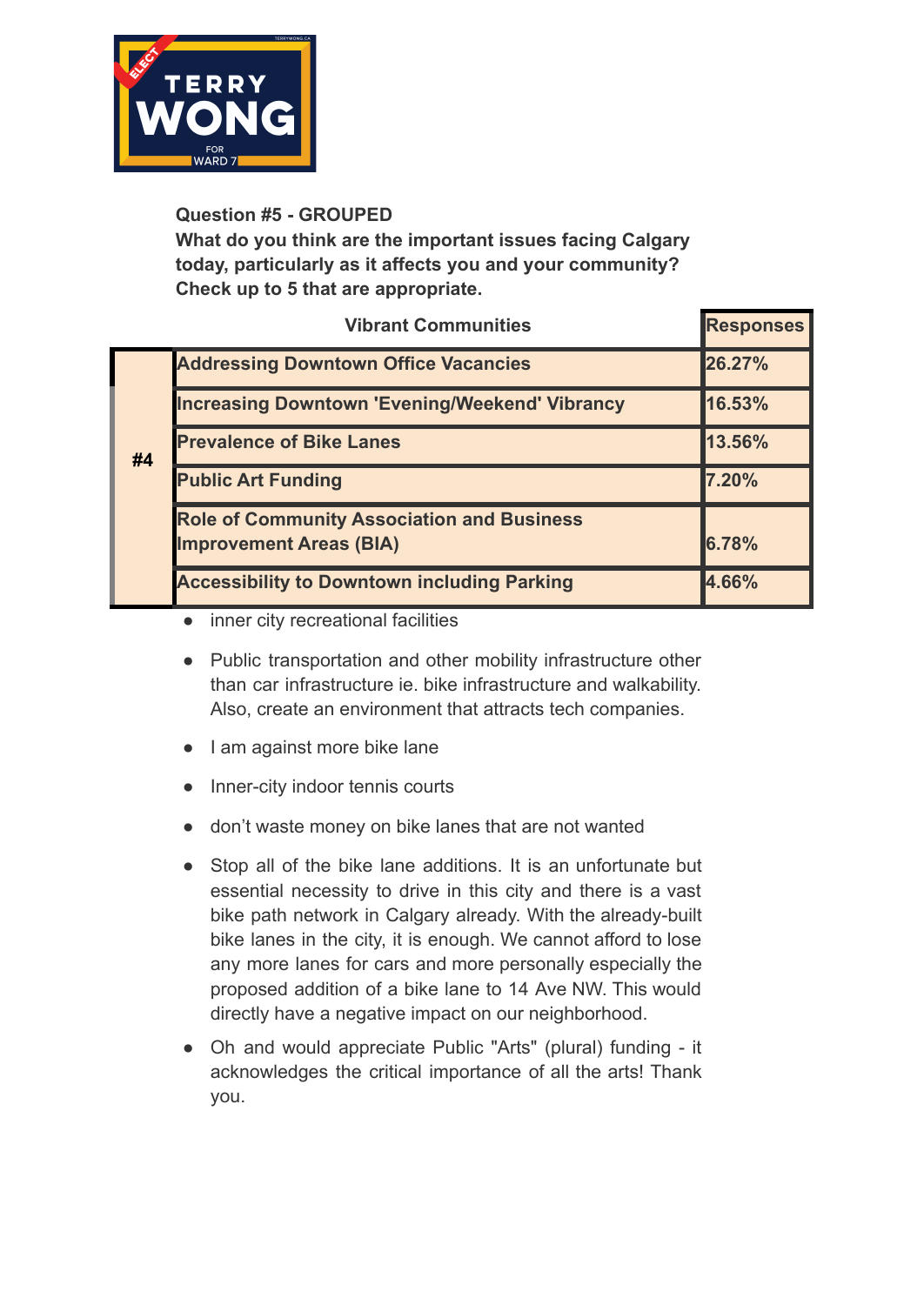

**What do you think are the important issues facing Calgary today, particularly as it affects you and your community? Check up to 5 that are appropriate.**

|    | <b>Other Miscellaneous</b>                                                                                                               | <b>Responses</b> |
|----|------------------------------------------------------------------------------------------------------------------------------------------|------------------|
| #5 | Other (please specify)                                                                                                                   | 17.80%           |
|    | Synchronizing lights on major roads. 16th Ave is an<br>$\bullet$<br>embarrassment for Calgary - aesthetically and as part of<br>the TCH. |                  |
|    | build greenline north all ready<br>$\bullet$                                                                                             |                  |
|    | <b>Public transportation</b><br>$\bullet$                                                                                                |                  |
|    | council transparency and accountability<br>$\bullet$                                                                                     |                  |
|    | Transit<br>$\bullet$                                                                                                                     |                  |
|    | The lack of accessibility in Calgary.<br>$\bullet$                                                                                       |                  |

● Udell RESIDENTIAL ROAD currently used as a FREEWAY DURING RUSH HOUR TRAFFIC: we need humps or house taxes reduced.

#### **Question #6**

**Do you favour adding Flouride to the City Water Network?**

| <b>Answer Choices Responses</b> |        |
|---------------------------------|--------|
| <b>Not Applicable</b>           | 6.36%  |
| <b>T</b> Yes                    | 67.80% |
| <b>No</b>                       | 25.85% |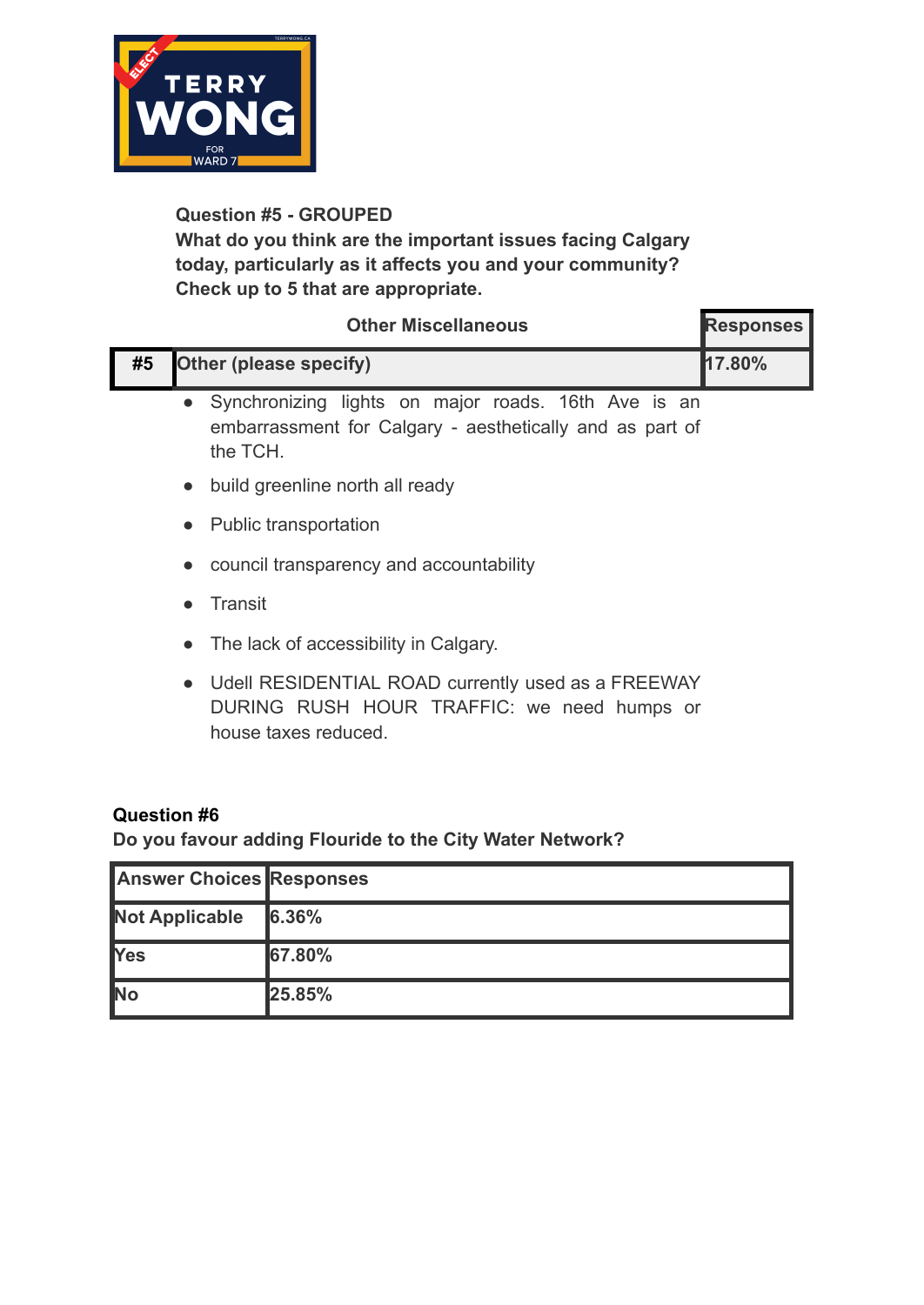

**The federal, provincial, and City governments have confirmed the \$4.9B partnership funding for the GreenLine LRT for construction from Shepard to Eau Claire (Stage 1) and Eau Claire to 16th Ave N (Stage 2 once Stage 1 costs and risks are more apparent). For Stage 2, do you think The City should:**

| <b>Response</b><br><b>Answers SORTED</b>                                                                                                                                               |               |
|----------------------------------------------------------------------------------------------------------------------------------------------------------------------------------------|---------------|
| <b>Other (please specify)</b>                                                                                                                                                          | 26.69%        |
| <b>Proceed with Stage 1 from Downtown to Shepard and with Stage 2</b><br>to 16th Ave N as-planned and approved                                                                         | <b>25.85%</b> |
| <b>Proceed with Stage 1 from Downtown to Shepard, transform Stage</b><br>2 into an Enhanced North Central Calgary BRT, and build a YYC<br><b>Airport connection on the NE LRT Line</b> | 22.88%        |
| <b>Proceed with Stage 1 from Downtown to Shepard and transform</b><br>Stage 2 into an underground Centre Street alignment to 28th Ave<br><b>NW</b> (not 16th Ave)                      | 12.29%        |
| <b>Transform Stage 1 downtown portion to above ground, continue</b><br>SE leg to Shepard as planned, and transform Stage 2 into an<br><b>Enhanced North Central Calgary BRT</b>        | 8.05%         |
| <b>Proceed with Stage 1 from Downtown to Shepard, extend SE leg to 4.24%</b><br>Seton, and transform Stage 2 into an Enhanced North Central<br><b>Calgary BRT</b>                      |               |

#### **Respondents**

- no idea
- not build it at all
- This is a complex issue, which I feel isn't well served by clicking on one of several choices without a detailed discussion. I also don't feel I have enough information to necessarily make a single choice right now. My first response is we should go underground to 28th Ave. But what are the tradeoffs with combining the BRT & airport link?
- Not sure
- hmmm I better look into this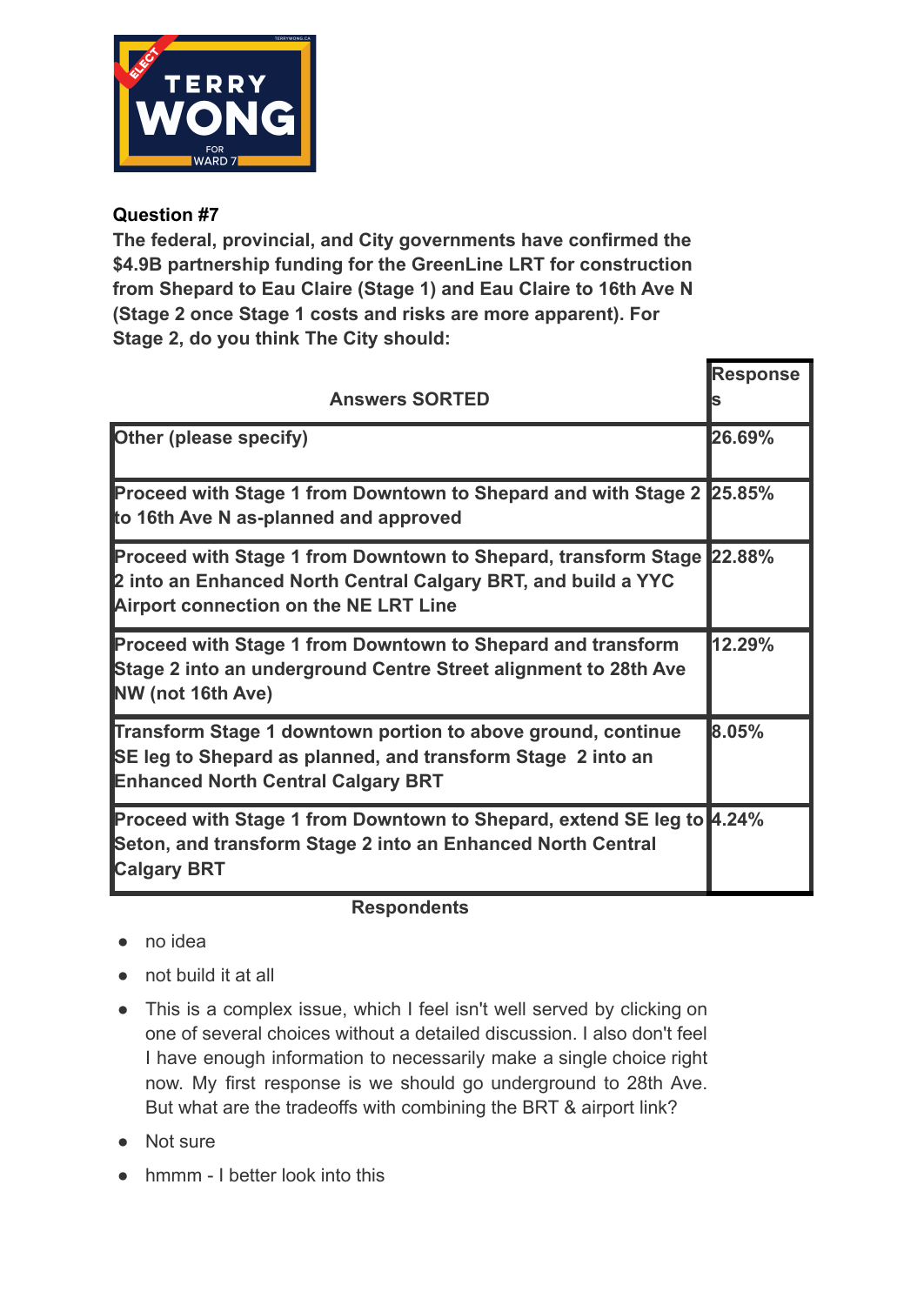

- With the fact that fewer people will ever work downtown again, I think the whole thing should be scrapped and buses should be used to bring people to existing stations.
- Stage 1 Downtown to Shepard; Stage 2 16th as approved; Add a YYC Airport connection; but don't stall the initial start-up per provincial government's approach.
- not build it at all
- Go above ground downtown & extend NE to Airport
- Make the current C-train stations safer places before you start expanding the line
- The fact as a native Calgarian I can tell you downtown Calgary is built on water. To go underground would be expensive, work dynamics have changed. Some do not understand AB is broke.
- Choose an economically viable solution that doesn't increase the risk of cars and pedestrians being hit by trains.
- only proceed with the project if they have the funds.
- I don't know
- Anything that would allow access into Chinatown and to the airport. We need to bring tourists back into this area.
- Not build it
- I don't know
- Scrap the project
- I don't know enough about this to reply.
- I am afraid I have not invested too much of my time in this concern because I am really happy with the LRT here where I live. However, I feel as many Calgarians should have access to LRT as possible.
- We're retired & don't use LRT but following the pandemic, will work downtown return to a level to justify more LRT construction? Many businesses seem to function with working from home.
- I don't know enough about this issue to have an opinion.
- I don't know enough to answer
- Would never use this extension so I do not feel it is my place to opinionate
- Not affect us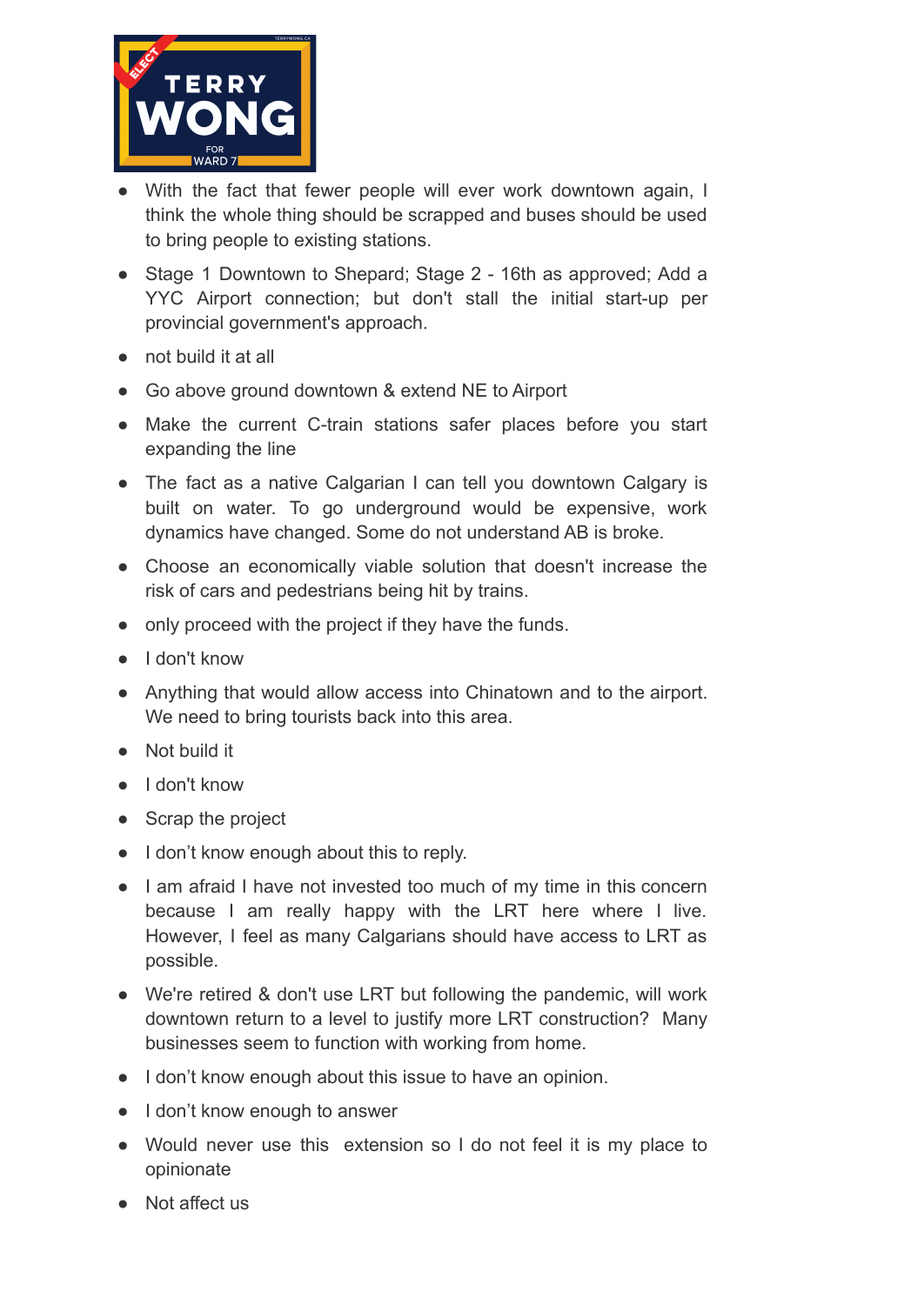

- Do not proceed
- Stop spending money we do not have. This city is going to go bankrupt.
- Whatever makes best economic sense. Control spending
- Smart spending...scared about cost overruns
- Oppose project due to cost uncertainty
- Unfortunately, we seem to have entered an era where the use of public transit is declining. Not sure that is going to be reversed anytime soon. The cost of the green line will no doubt exceed its already inflated budget. The capital and operating costs are so high the green line will never pay for itself. City taxpayers will be subsidizing the operation of the green line - as with virtually all other public transit - for decades. Not a very prudent use of limited tax dollars when many transit experts have recommended BRT lines instead of the green line.
- undecided
- Need to research this more, to make an informed choice; but would prefer more consideration for underground options especially the first leg leaving downtown.
- I need more info on cost and benefits re the new options above unless they have already been considered by the current administration, in which case please don't start over!!!
- Do not support
- I don't know enough to respond, Never use LRT
- Not go ahead at all.
- I don't much care about LRT
- Cancel the green line
- Cancel the project or use existing equipment
- I think they should look at other options. I am looking at the SW Rapid Transit Roads and seeing empty busses and BRT platforms with no one on them. This makes me question the whole thing
- Not sure
- stop spending money we don't have, have you not noticed the exodus of businesses from DT? council needs to wake up and be cognizant of how they spend OPM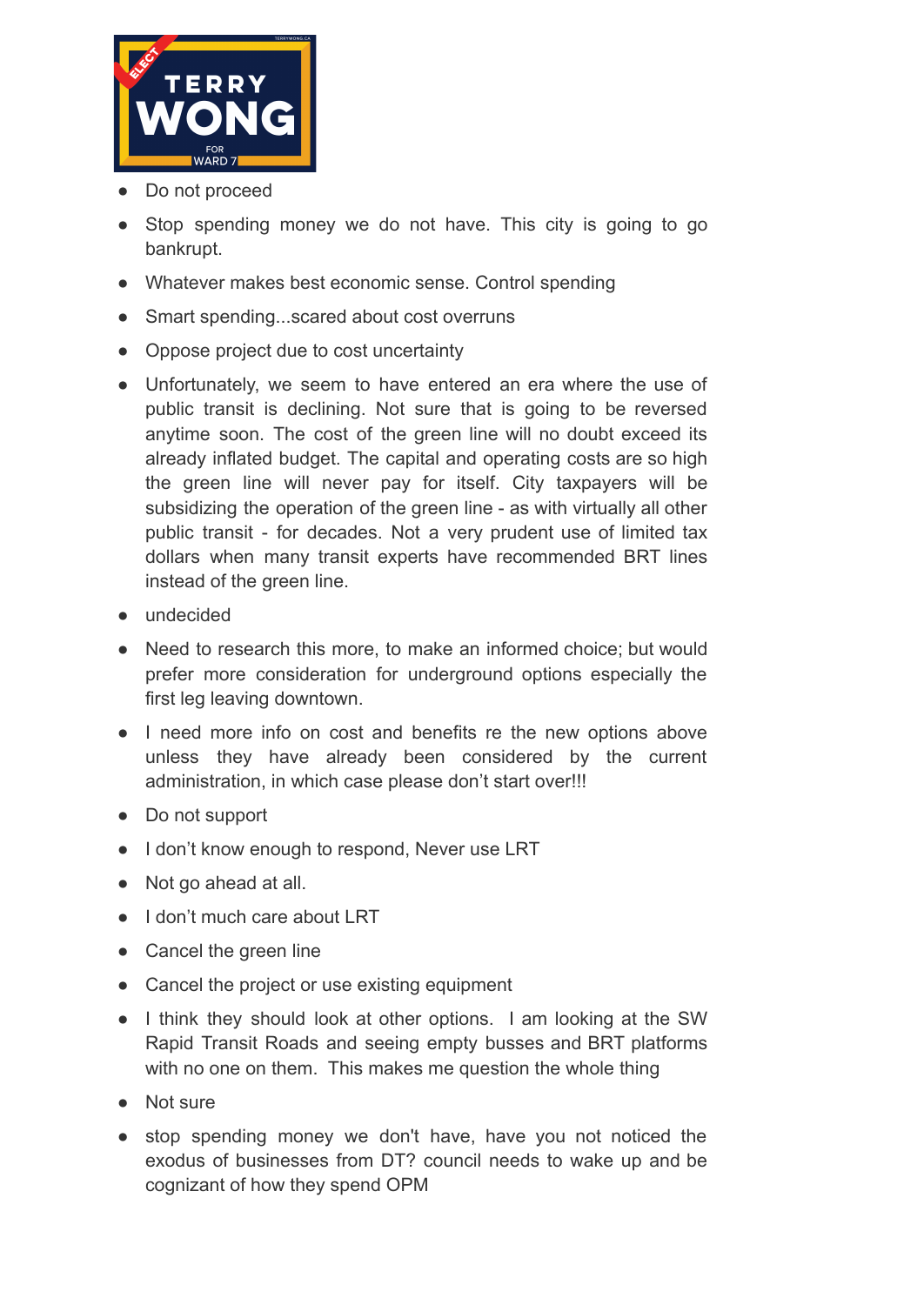

- Do not proceed with the Green Line at this time. Money spent on the 14th Street SW BRT was a complete waste of money and a total nuisance for commuters.
- ok
- We need to re-think whether this link is still necessary and practical
- Don't know
- Built to airport and Shepard to Eau Claire is a stupid idea.
- Doesn't impact me
- Should go further north than 16th Ave.
- None of the above until we know we can afford it. No underground. Downtown Calgary is built over an underground river.
- Review the project look at using Guided Bus Lanes as they are less costly and more flexible
- I am not an expert on this. I think there should be a plan that has been developed through consultation, including the needs of females (that data is desegregated), and communicate the results to the public.
- do not know enough but sounds like a waste of money because of the new age of electric vehicles that will make community easier, less costly, and easy on the environment
- I don't know.
- Haven't followed the issue as I've only been back six months
- It feels like the era of greenline has passed. You can now have electric buses that charge at each stop, and they can adapt as the city grows and changes. Greenline seems like it's based on an old paradigm. It's just far enough down the road that it's still on the table
- The whole scheme is impractical. We will end up with a multi-billion dollar white elephant.
- cancel the project in its entirety
- I don't care as long as the train goes north of the river to 16th and beyond. BRTs are terrible and do not work for persons with mobility limitations. We need a train north by ANY means.
- Not sure
- Not really following it.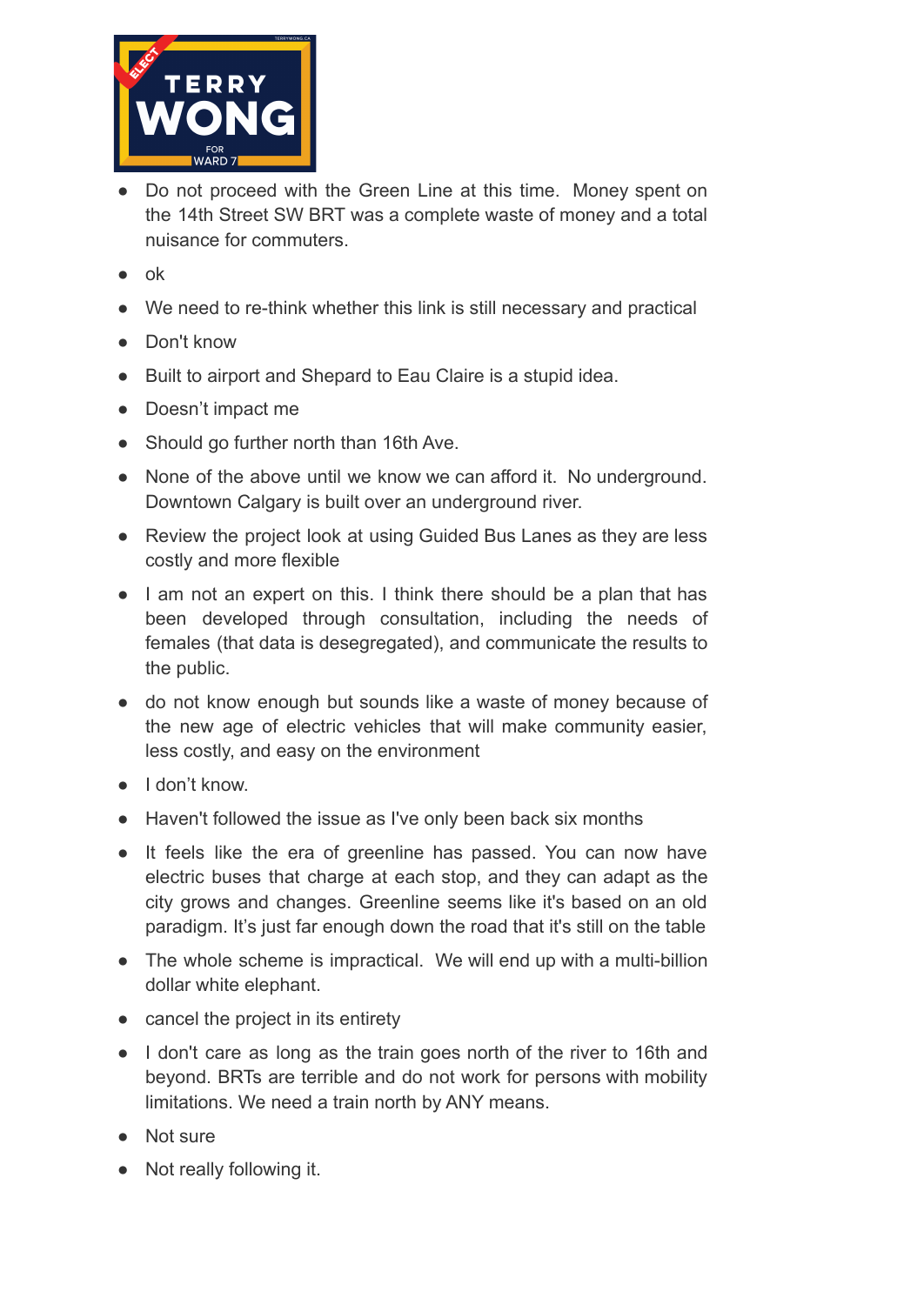

**Particular to Ward 7, what do you think are the important issues facing your community? Check up to five (5) that apply to your concerns; if more, please record them in the comments.**

| <b>Answers SORTED</b>                                                                     | <b>Responses</b> |
|-------------------------------------------------------------------------------------------|------------------|
| Local crime/social disorder                                                               | 42.33%           |
| Lack of community input on the location of new<br>'Rowhousing/Townhouse' in the community | 37.21%           |
| Residential traffic calming and speed reduction                                           | 32.56%           |
| Guide for Local Area Planning (formerly the Guidebook for Great<br>Community)             | 30.70%           |
| Local area planning in my Community                                                       | 30.70%           |
| 4-Plex with Secondary Suite anywhere in the community                                     | 26.98%           |
| More housing intensification in the community (more housing<br>units per square hectare)  | 24.19%           |
| <b>Snow Removal vs. Clearing</b>                                                          | 24.19%           |
| Prevalence bike lanes on high traffic roads                                               | 22.33%           |
| <b>Effectiveness of community association representation</b>                              | 20.93%           |
| <b>GreenLine LRT alignment</b>                                                            | 20.47%           |
| <b>Other (please specify)</b>                                                             | 20.47%           |
| <b>LRT/BRT/Bus network effectiveness</b>                                                  | 18.14%           |
| North Hill Communities Local Area Plan                                                    | 15.35%           |
| GreenLine LRT Impacts on local businesses and residential<br>parking                      | 13.95%           |
| <b>Availability and quality of playgrounds</b>                                            | 9.77%            |
| Waste, recycling, & compost pick up service/schedule                                      | 7.91%            |
| <b>More Dog Parks</b>                                                                     | 5.12%            |

• Downtown west funding

● Ridiculous tax increases every year - my taxes have more than doubled in 10 years. This is not sustainable for the residents of the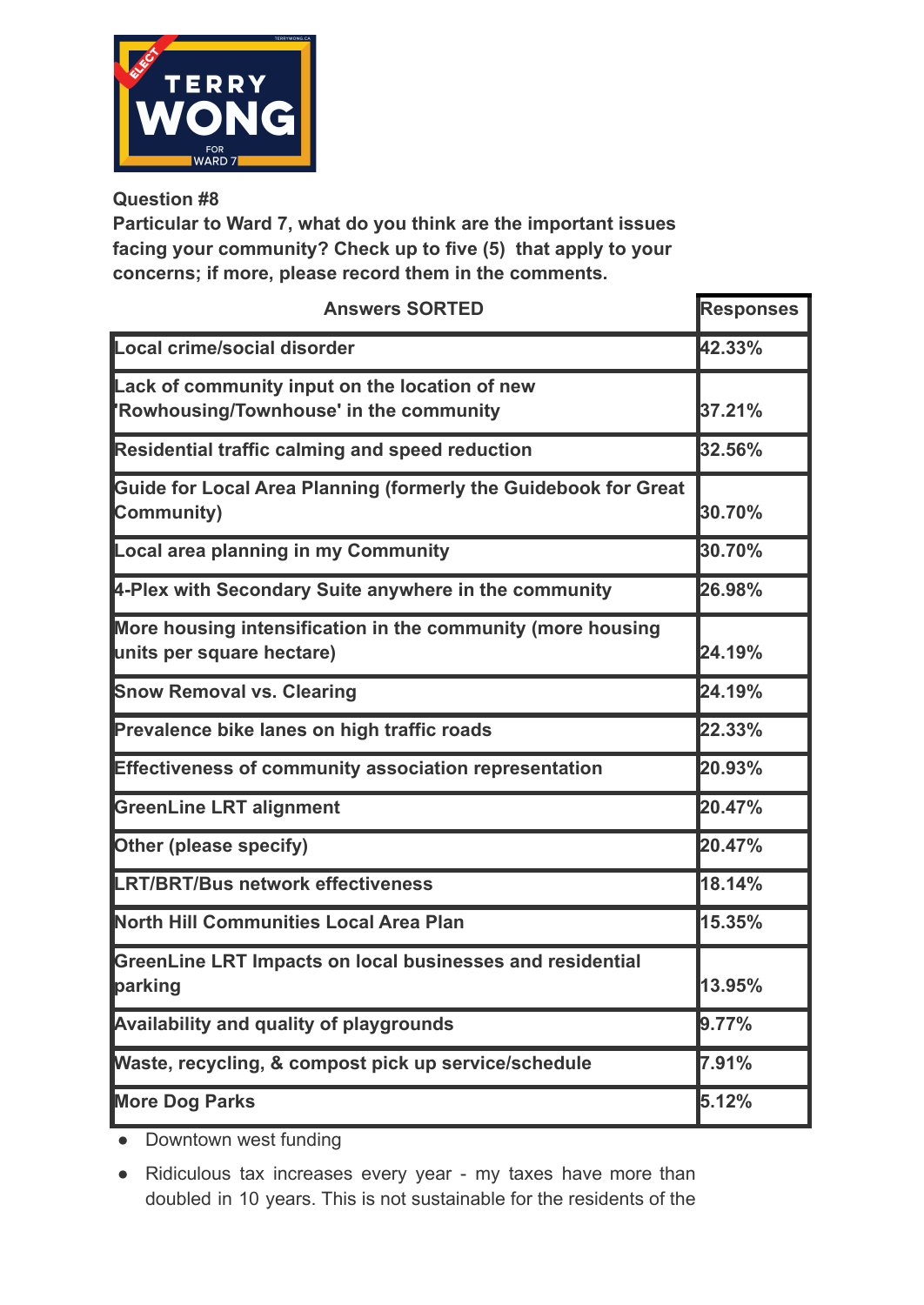

city to continue to see property tax increases. More efficiencies need to be found. I am so frustrated that every time municipal budget cuts come up, police and fire front line services are the only things brought up and there is a fear campaign that if the City has a decreased budget anarchy will break out. I previously worked for the City's Water Department and can likely list 50 ways to reduce the water budget without directly impacting services that citizens receive. It is ridiculous that efficiencies cannot be identified and acted on in order to keep the budget sustainable.

- I don't want to check off some of the other items because its not clear whether my "concern" will be viewed positively or negatively in regard to the question. We need good planning to make our neighborhood liveable and walkable. That includes having accommodation at different levels with reason. Multi-family residences are not a threat to me, certainly no more than the many infills in the neighborhood which feature cutting down mature trees and building houses to the maximum size of the lot.
- Community vibrancy. Better use of land at North Hill Mall and Community Centre. For Pop up Farmers markets, food trucks, and other events
- I would like to see selected areas that make sense to build for row housing.
- Affordable housing availability in the inner city needs to be increases
- Not every community needs to be a high-density community. Just because of a community's close proximity to downtown inner-city is not justification that it should be transformed into a high-density neighborhood. There should be a community vote and engagement to determine the outcomes of inner-city communities. High density makes sense along popular bus routes and LRT routes.
- Fed up with the city and their densification plans at all costs.
- Expand open alcohol permission. Parks, and "nightlife" areas like 17th ave and Stephen ave.
- respect of the people that currently live in the area in regard to densification changes
- Flood mitigation Sunnyside Barrier along the Bow still waiting!
- Foothills & McMahon Stadium Redevelopment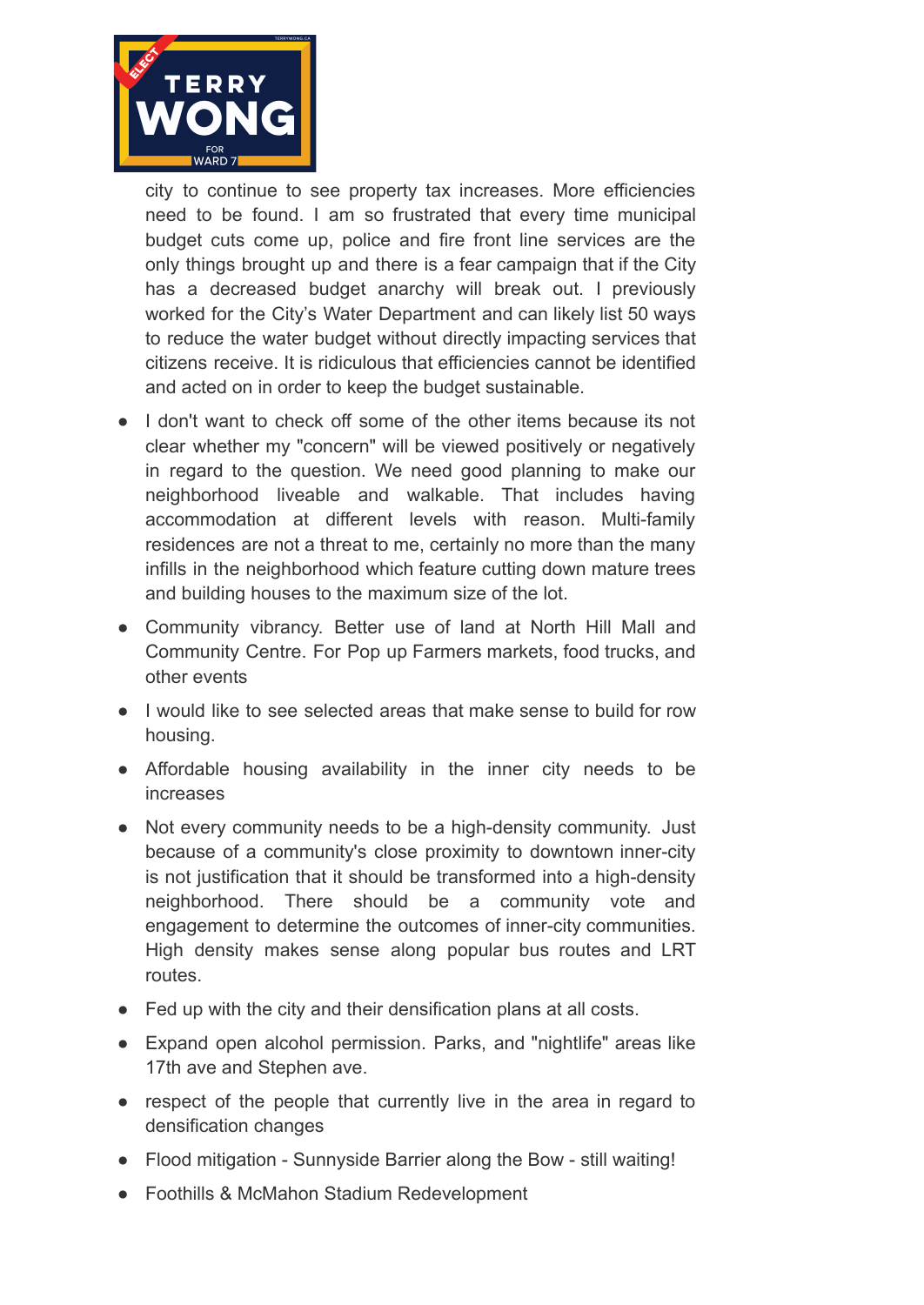

- Calgary Parking Authority needs an overhaul! The residential parking process is ridiculous.
- Noise
- More housing units in the community without providing adequate parking for those living in this housing is causing further traffic and parking issues.
- There are enough bike paths and existing lanes in this city. We do not want a bike lane being added to our neighborhood
- Unkempt residential properties
- Montogomery embraces densification as evidenced by the ARP which our current elected representative Druh Farell has consistently ignored. The ARP should be respected. Spot rezoning of what little remains of RC1 is prohibited in the ARP. Concentrate densification in areas that make sense - busy streets, transit, shopping areas. Protect the uniqueness of the older communities. Control the type of redevelopment that can take place with building covenants OR respect what was decided in the Montgomery ARP. not acceptable
- 1)densification is fine but not at the expense of getting rid of well-built houses for cheaply built infills.2)traffic speeds down + up 19 St. and folk on bikes are in jeopardy. Enforcement of speed limits, please.
- Revitalization plan for North Hill Centre (mall) and surrounding area, support for drug/social issues it currently attracts
- Crescent Road closure and redevelopment
- Just to say that traffic calming/ speeding is an issue, but heavy-handed calming measures (such as closing Crescent Rd and adjacent streets) are not the answer; only increase driver frustration/move problems elsewhere.
- Do not support the increased housing density in my neighborhood. Particularly their change to allow basement suites
- I would like info. Re; construction of shopping center in University **Heights**
- Council listening to community members such as recent council ignoring huge community opposition to a rezoning application and pushing through there own high-density agenda
- Community Consultations are proving to be a waste of time &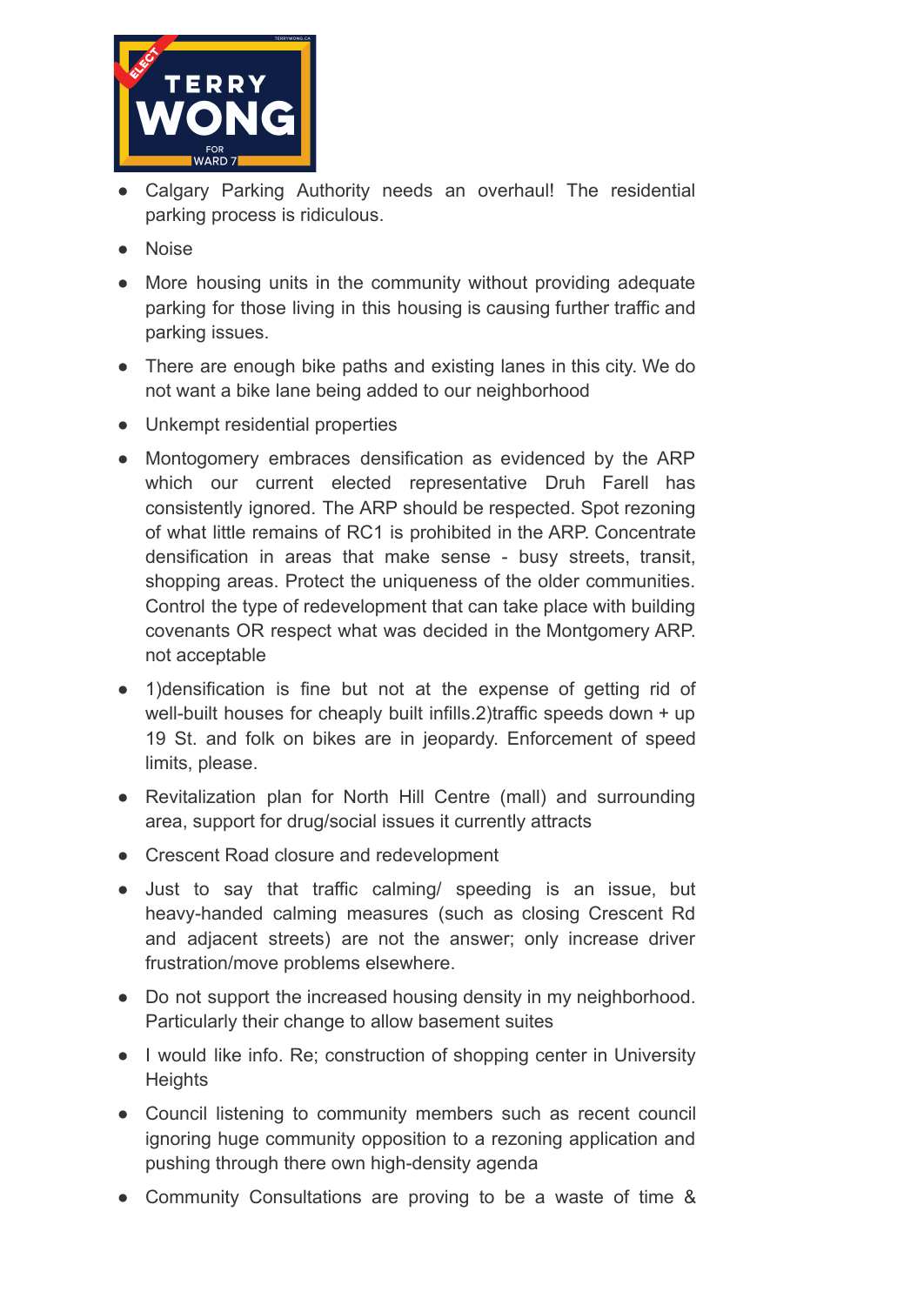

effort. How will you change this, and make administration the servants, not the masters of the Citizens?

- I hate the traffic calming and bike lanes
- I oppose secondary suites and changes from R1 zoning
- how and when Crowchild near McMahon will be completed, reduced taxes. My neighbor pays 1/3 of what we pay. We redevelop the community and get penalized, what sense does that make
- Too Many Dog Parks
- Druh Farrell left Mount Pleasant alone to deal with pet projects. We need a councillor who will care for this community and stop the densification. Three-story housing increased street parking as a result of duplexes and fourplexes - this community is being ruined by the excess building where single homes once were and it needs to stop. I will vote for anyone who says this is their plan.
- Transient population
- Replacing old houses with fourplexes that don't suit the neighborhood, cost too much and destroy established trees
- These questions sound like you've already got your ideas and it's quite a NIMBY list??
- ensuring transparency and accountability of community associations.. they seem to be filled with busybodies that do not represent the true community interest
- taxes too high